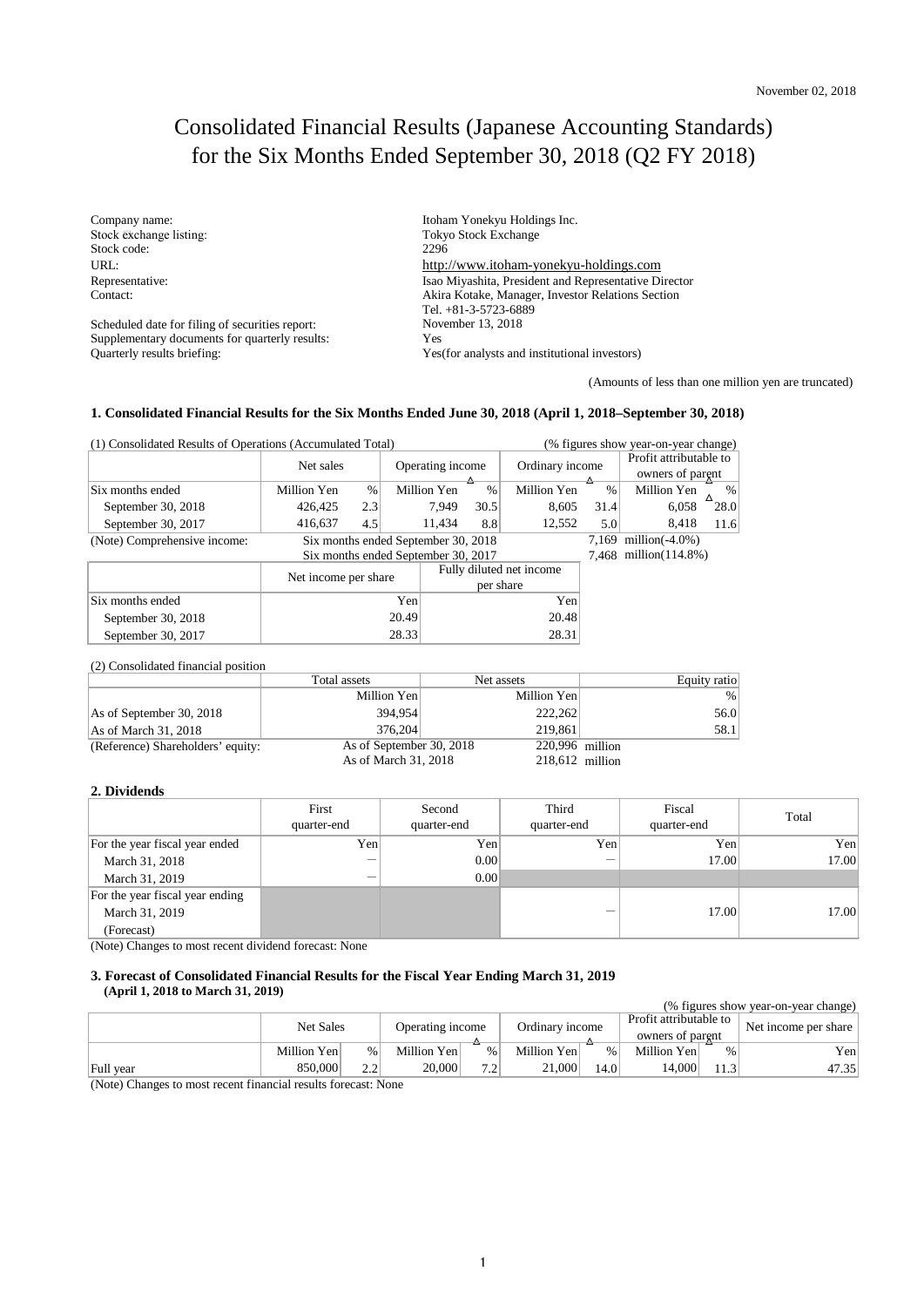#### **Consolidated Financial Statements**

(1) Quarterly Consolidated Balance Sheets

|                                           |                      | (Million Yen)            |
|-------------------------------------------|----------------------|--------------------------|
|                                           | As of March 31, 2018 | As of September 30, 2018 |
| <b>ASSETS</b>                             |                      |                          |
| <b>Current assets</b>                     |                      |                          |
| Cash and deposits                         | 29,585               | 20,445                   |
| Notes and account receivable - trade      | 94,056               | 102,742                  |
| Merchandise and finished goods            | 66,042               | 74,619                   |
| Work in process                           | 1,739                | 1,787                    |
| Raw materials and supplies                | 18,491               | 22,738                   |
| Other                                     | 3,557                | 6,051                    |
| Allowance for doubtful accounts           | (8)                  | (9)                      |
| <b>Total current assets</b>               | 213,465              | 228,376                  |
| <b>Non-current assets</b>                 |                      |                          |
| Property, plant and equipment             |                      |                          |
| Buildings and structures, net             | 33,053               | 34,907                   |
| Machinery, equipment and vehicles, net    | 25,041               | 28,125                   |
| Tools, furniture & fixtures, net          | 1,328                | 1,485                    |
| Land                                      | 25,901               | 25,465                   |
| Leased assets, net                        | 1,539                | 1,594                    |
| Others, net                               | 2,870                | 3,467                    |
| Total property, plant and equipment       | 89,735               | 95,046                   |
| <b>Intangible assets</b>                  |                      |                          |
| Goodwill                                  | 24,109               | 23,334                   |
| Other                                     | 1,706                | 1,576                    |
| <b>Total intangible assets</b>            | 25,816               | 24,911                   |
| <b>Investments and other assets</b>       |                      |                          |
| Investment securities                     | 31,618               | 31,127                   |
| Net defined benefit assets                | 8,231                | 8,600                    |
| Other                                     | 7,458                | 7,013                    |
| Allowance for doubtful receivables        | (122)                | (121)                    |
| <b>Total investments and other assets</b> | 47,186               | 46,619                   |
| <b>Total non-current assets</b>           | 162,738              | 166,577                  |
| <b>Total Assets</b>                       | 376,204              | 394,954                  |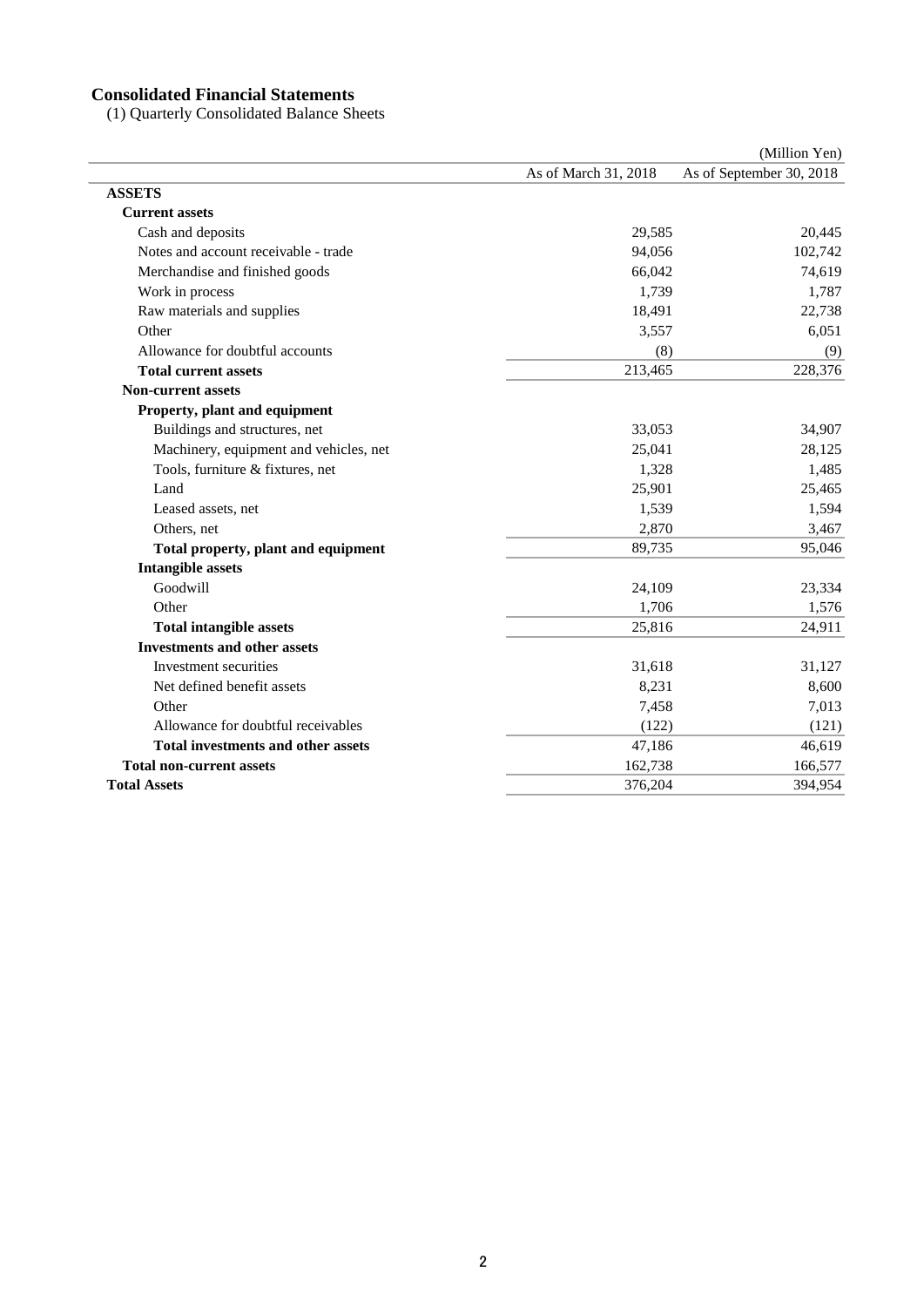|                                                       |                      | (Million Yen)            |
|-------------------------------------------------------|----------------------|--------------------------|
|                                                       | As of March 31, 2018 | As of September 30, 2018 |
| <b>Liabilities</b>                                    |                      |                          |
| <b>Current liabilities</b>                            |                      |                          |
| Notes and accounts payable - trade                    | 63,944               | 72,058                   |
| Electronically recorded obligations                   | 1,637                | 1,769                    |
| Short-term loans payable                              | 21,395               | 36,207                   |
| Current portion of Long-term loans                    | 4,964                | 1,516                    |
| Income taxes payable                                  | 2,502                | 1,516                    |
| Provision for bonuses                                 | 5,985                | 3,800                    |
| Provision for directors' bonuses                      | 187                  | 80                       |
| Other                                                 | 27,147               | 29,766                   |
| <b>Total current liabilities</b>                      | 127,765              | 146,716                  |
| <b>Non-current liabilities</b>                        |                      |                          |
| Long-term loans payable                               | 20,071               | 16,875                   |
| Net defined benefit liability                         | 1,581                | 1,608                    |
| Asset retirement obligation                           | 1,207                | 1,208                    |
| Other                                                 | 5,716                | 6,282                    |
| <b>Total non-current liabilities</b>                  | 28,577               | 25,975                   |
| <b>Total liabilities</b>                              | 156,343              | 172,692                  |
| <b>Net assets</b>                                     |                      |                          |
| <b>Shareholder's equity</b>                           |                      |                          |
| Capital stock                                         | 30,003               | 30,003                   |
| Capital surplus                                       | 96,289               | 96,301                   |
| Retained earnings                                     | 90,031               | 91,072                   |
| Treasury stock                                        | (1,824)              | (1, 553)                 |
| <b>Total shareholder's equity</b>                     | 214,499              | 215,823                  |
| Other accumulated comprehensive income                |                      |                          |
| Valuation difference on available-for-sale securities | 6,013                | 7,126                    |
| Deferred gains or losses on hedges                    | (789)                | (1, 147)                 |
| Foreign currency translation adjustment               | (2, 387)             | (2,061)                  |
| Remeasurements of defined benefit plan                | 1,277                | 1,254                    |
| Total accumulated other comprehensive income          | 4,113                | 5,172                    |
| Subscription rights to shares                         | 257                  | 139                      |
| <b>Non-controlling interests</b>                      | 990                  | 1,125                    |
| <b>Total net assets</b>                               | 219,861              | 222,262                  |
| <b>Total liabilities and net assets</b>               | 376,204              | 394,954                  |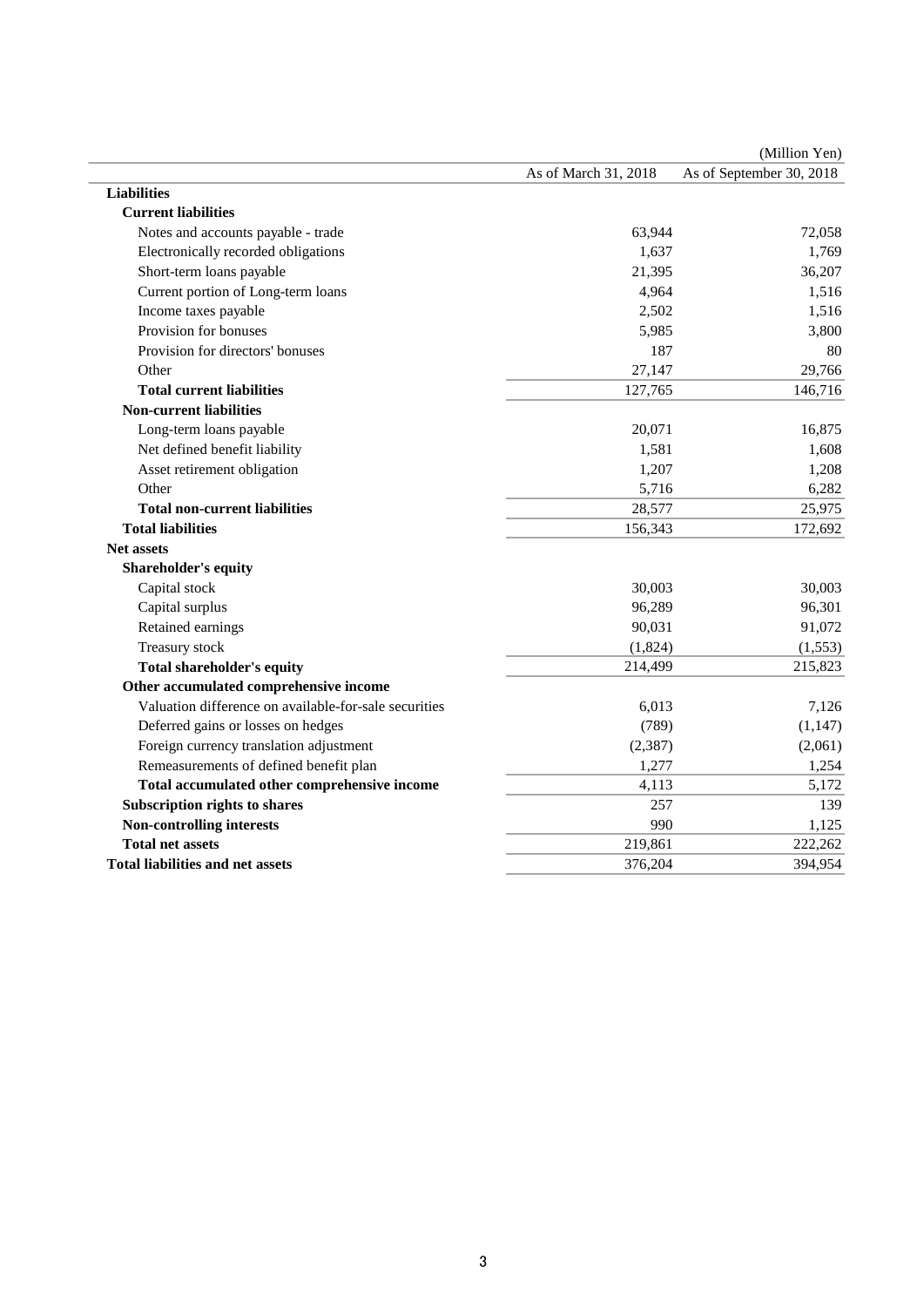#### (2) Consolidated statements of income and comprehensive income

(Consolidated statements of income)

(April 1 – September 30)

|                                                         |                    | (Million Yen)      |
|---------------------------------------------------------|--------------------|--------------------|
|                                                         | Six months ended   | Six months ended   |
|                                                         | September 30, 2017 | September 30, 2018 |
| <b>Net sales</b>                                        | 416,637            | 426,425            |
| Cost of goods sold                                      | 351,529            | 363,425            |
| <b>Gross profit</b>                                     | 65,108             | 63,000             |
| Selling, general and administrative expenses            | 53,674             | 55,050             |
| <b>Operating income</b>                                 | 11,434             | 7,949              |
| Non-operating income                                    |                    |                    |
| Interest income                                         | 46                 | 48                 |
| Dividend income                                         | 140                | 128                |
| Rent income                                             | 197                | 212                |
| Equity in income of affiliates                          | 907                | 207                |
| Other                                                   | 392                | 634                |
| <b>Total non-operating income</b>                       | 1,685              | 1.231              |
| <b>Non-operating expenses</b>                           |                    |                    |
| Interest expenses                                       | 473                | 496                |
| Rent on real estate                                     | 65                 | 67                 |
| Other                                                   | 28                 | 10                 |
| <b>Total non-operating expenses</b>                     | 567                | 574                |
| <b>Ordinary Income</b>                                  | 12,552             | 8,605              |
| <b>Extraordinary income</b>                             |                    |                    |
| Gain on sales of investment securities                  | 294                | 518                |
| Premium income                                          |                    | 213                |
| Gain on step acquisitions                               |                    | 288                |
| Other                                                   | 71                 | 2                  |
| <b>Total extra-ordinary income</b>                      | 366                | 1,023              |
| <b>Extraordinary loss</b>                               |                    |                    |
| Loss on retirement of non-current assets                | 87                 | 141                |
| Loss from valuation of securities                       | 36                 | 13                 |
| Loss on disaster                                        |                    | 269                |
| Others                                                  | 38                 | $\overline{2}$     |
| <b>Total extra-ordinary expenses</b>                    | 162                | 427                |
| Net income before taxes                                 | 12,756             | 9,201              |
| Income taxes-current                                    | 3,192              | 2,522              |
| Income taxes-deferred                                   | 1,066              | 572                |
| <b>Total income taxes</b>                               | 4,258              | 3,095              |
| <b>Net income</b>                                       | 8,497              | 6,105              |
| Income (loss) attributable to non-controlling interests | 79                 | 47                 |
| Income attributable to owners of parent                 | 8,418              | 6.058              |
|                                                         |                    |                    |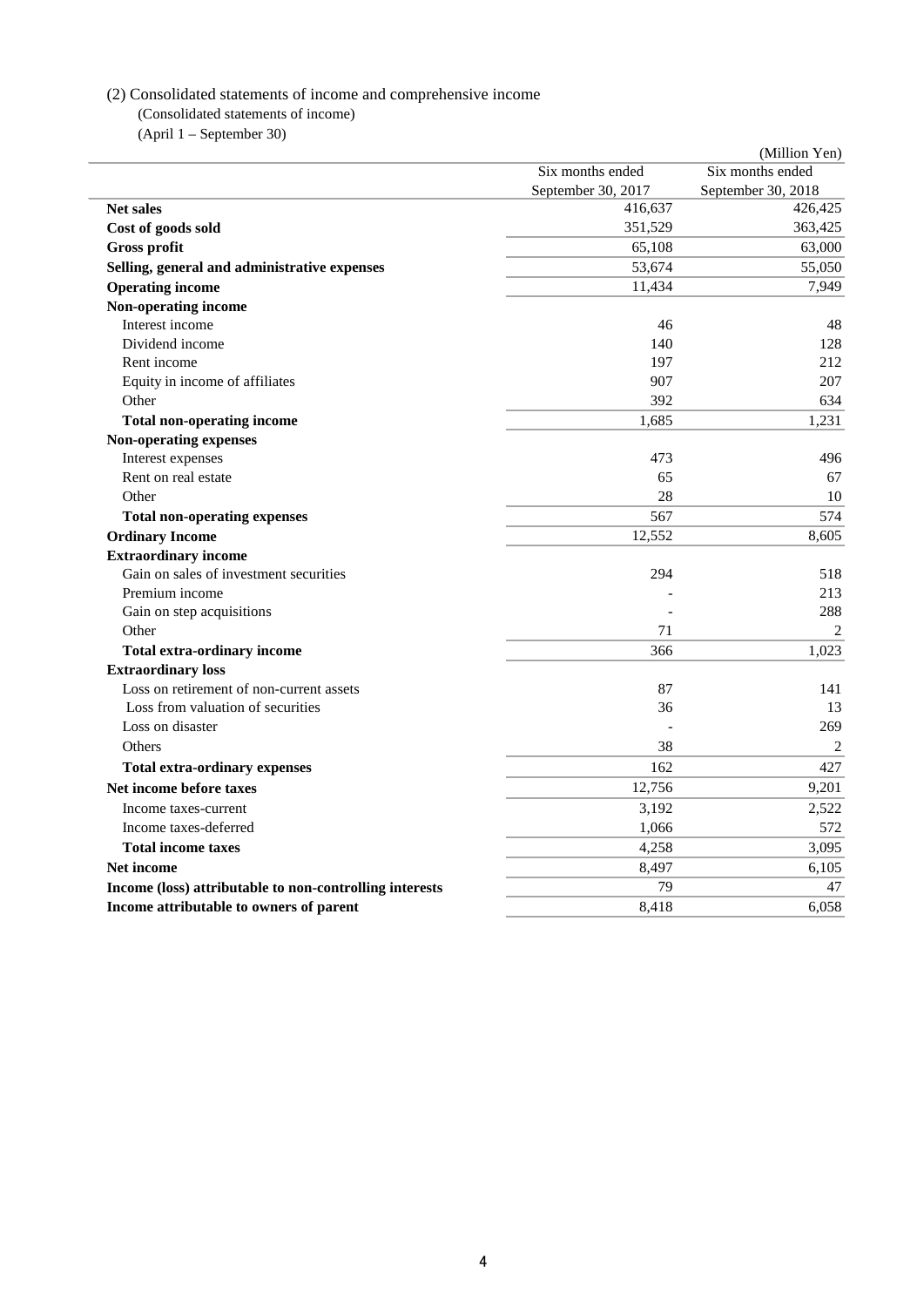# (Consolidated statements of comprehensive income)

(April 1 – September 30)

|                                                                                      |                    | (Million Yen)      |
|--------------------------------------------------------------------------------------|--------------------|--------------------|
|                                                                                      | Six months ended   | Six months ended   |
|                                                                                      | September 30, 2017 | September 30, 2018 |
| Net income                                                                           | 8,497              | 6.105              |
| Other comprehensive income                                                           |                    |                    |
| Valuation difference on available-for- sale securities                               | 215                | 1,198              |
| Deferred gains or losses on hedges                                                   | 132                | (358)              |
| Foreign currency translation adjustment                                              | (251)              | (104)              |
| Remeasurements of defined benefit plan                                               | (38)               | (22)               |
| Share of other comprehensive income of entities accounted for<br>using equity method | (1,087)            | 350                |
| Total other comprehensive income                                                     | (1,028)            | 1,063              |
| <b>Comprehensive income</b>                                                          | 7,468              | 7,169              |
| Comprehensive income attributable to                                                 |                    |                    |
| Comprehensive income attributable to owners of parent                                | 7,357              | 7,117              |
| Comprehensive income attributable to non-controlling interest                        | 111                | 52                 |